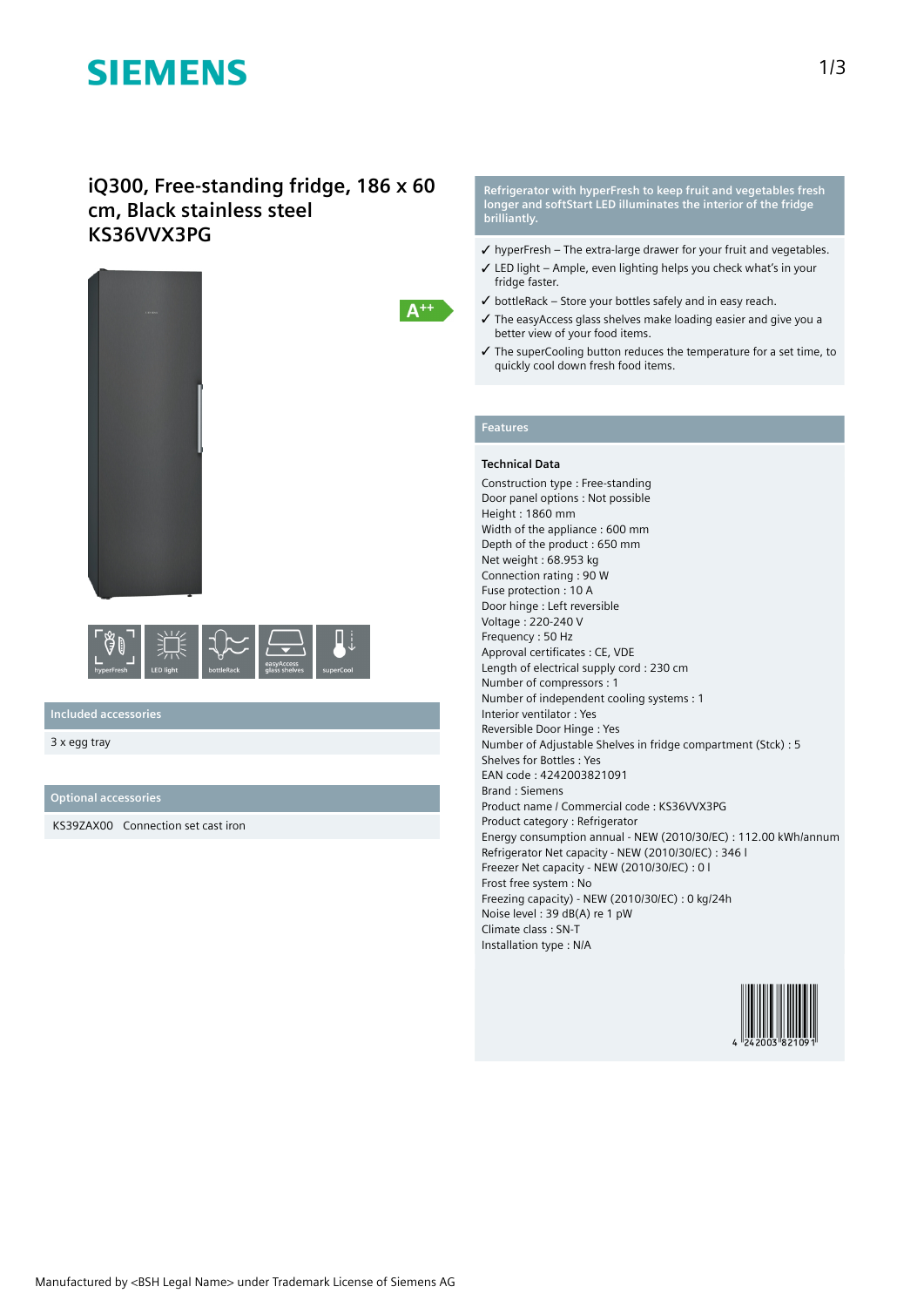# **SIEMENS**

# **iQ300, Free-standing fridge, 186 x 60 cm, Black stainless steel KS36VVX3PG**

### **Features**

#### **Performance and Consumption**

- Energy consumption: 112 kWh kWh/yr.
- Total net capacity: 346 l litres
- Noise level dB(A) re 1 pW: 39

#### **Design features**

- Black steel anti-fingerprint finish doors and cast iron side panels
- stainless steel vertical door handle
- Left hinged, door reversible
- Electronic control (LED chain)

## **Food freshness system**

● Interior ventilator

#### **Key features - Fridge section**

- 1 hyperFresh box with integrated humidity control
- ●

●

- Bright interior LED fridge light
- Bottle rack
- Super Cooling: automatic deactivation
- 7 removable safety glass shelves of which 5 are easy pull out
- 2 large door shelf, 2 small door shelf
- 1 dairy compartment in door
- Automatic defrost in fridge section

#### **Included accessories**

● 3 x egg tray

### **Dimension and installation**

- Height adjustable front feet
- Climate class SN-T (suitable for ambient temperatures between 10 to 43°C)
- 220 240 V
- Dimensions: 186 cm H x 60 cm W x 65 cm D
- Based on the results of the standard 24-hour test. Actual consumption depends on usage/position of the appliance.
- To achieve the declared energy consumption, the attached distanceholders have to be used. As a result, the appliance depth increases by about 3.5 cm. The appliance used without the distance holder is fully functional, but has a slightly higher energy consumption.